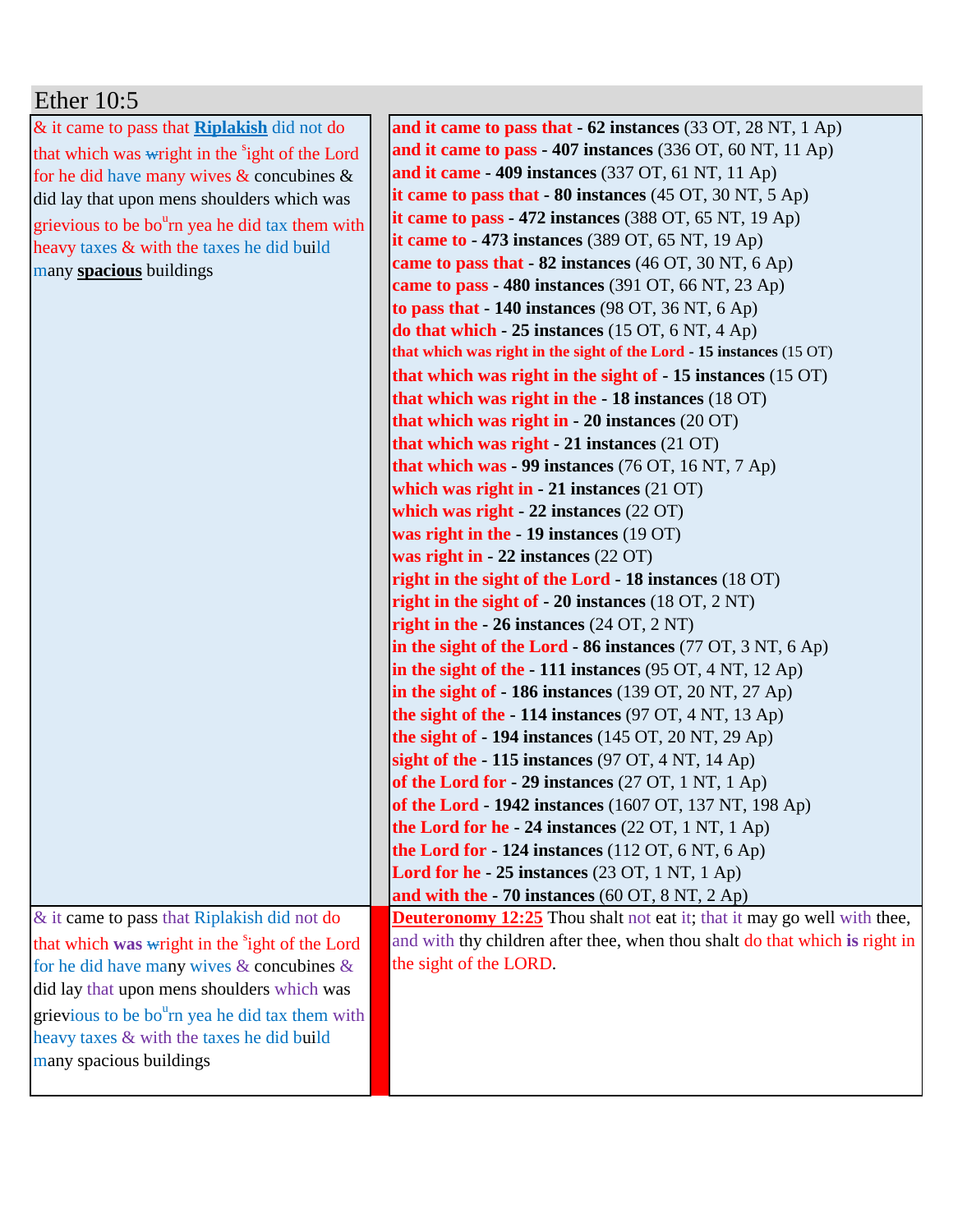| & it came to pass that Riplakish did not do                                                                                                                 | <b>Deuteronomy 21:9</b> So shalt thou put away the guilt of innocent blood          |
|-------------------------------------------------------------------------------------------------------------------------------------------------------------|-------------------------------------------------------------------------------------|
| that which was wright in the <sup>s</sup> ight of the Lord<br>for he did have many wives $\&$ concubines $\&$<br>did lay that upon mens shoulders which was | from among you, when thou shalt do that which is right in the sight of<br>the LORD. |
| grievious to be bo <sup>u</sup> rn yea he did tax them with                                                                                                 |                                                                                     |
| heavy taxes & with the taxes he did build                                                                                                                   |                                                                                     |
| many spacious buildings                                                                                                                                     |                                                                                     |
| & it came to pass that Riplakish did not do                                                                                                                 | 1 Kings 17:5 So he went and did according unto the word of the LORD:                |
| that which was wright in the <sup>s</sup> ight of the Lord                                                                                                  | for he went and dwelt by the brook Cherith, that is before Jordan.                  |
| for he did have many wives $&$ concubines $&$                                                                                                               |                                                                                     |
| did lay that upon mens shoulders which was                                                                                                                  |                                                                                     |
| grievious to be bo <sup>u</sup> rn yea he did tax them with                                                                                                 |                                                                                     |
| heavy taxes & with the taxes he did build                                                                                                                   |                                                                                     |
| many spacious buildings                                                                                                                                     |                                                                                     |
| & it came to pass that Riplakish did not do                                                                                                                 | Psalm 148:5 Let them praise the name of the LORD: for he commanded,                 |
| that which was wright in the <sup>s</sup> ight of the Lord                                                                                                  | and they were created.                                                              |
| for he did have many wives $&$ concubines $&$                                                                                                               |                                                                                     |
| did lay that upon mens shoulders which was                                                                                                                  |                                                                                     |
| grievious to be bo <sup>u</sup> rn yea he did tax them with                                                                                                 |                                                                                     |
| heavy taxes & with the taxes he did build                                                                                                                   |                                                                                     |
| many spacious buildings                                                                                                                                     |                                                                                     |
| & it came to pass that Riplakish did not do                                                                                                                 | <b>1 Samuel 19:5</b> For he did put his life in his hand, and slew the Philistine,  |
| that which was wright in the <sup>s</sup> ight of the Lord                                                                                                  | and the LORD wrought a great salvation for all Israel: thou sawest it, and          |
| for he did have many wives & concubines &                                                                                                                   | didst rejoice: wherefore then wilt thou sin against innocent blood, to slay         |
| did lay that upon mens shoulders which was                                                                                                                  | David without a cause?                                                              |
| grievious to be bo <sup>u</sup> rn yea he did tax them with                                                                                                 |                                                                                     |
| heavy taxes & with the taxes he did build                                                                                                                   |                                                                                     |
| many spacious buildings                                                                                                                                     |                                                                                     |
|                                                                                                                                                             |                                                                                     |
| $\&$ it came to pass that Riplakish did not do                                                                                                              | 2 Samuel 9:13 So Mephibosheth dwelt in Jerusalem: for he did eat                    |
| that which was wright in the <sup>s</sup> ight of the Lord                                                                                                  | continually at the king's table; and was lame on both his feet.                     |
| for he did have many wives $&$ concubines $&$                                                                                                               |                                                                                     |
| did lay that upon mens shoulders which was                                                                                                                  |                                                                                     |
| grievious to be bo <sup>u</sup> rn yea he did tax them with<br>heavy taxes & with the taxes he did build                                                    |                                                                                     |
| many spacious buildings                                                                                                                                     |                                                                                     |
|                                                                                                                                                             |                                                                                     |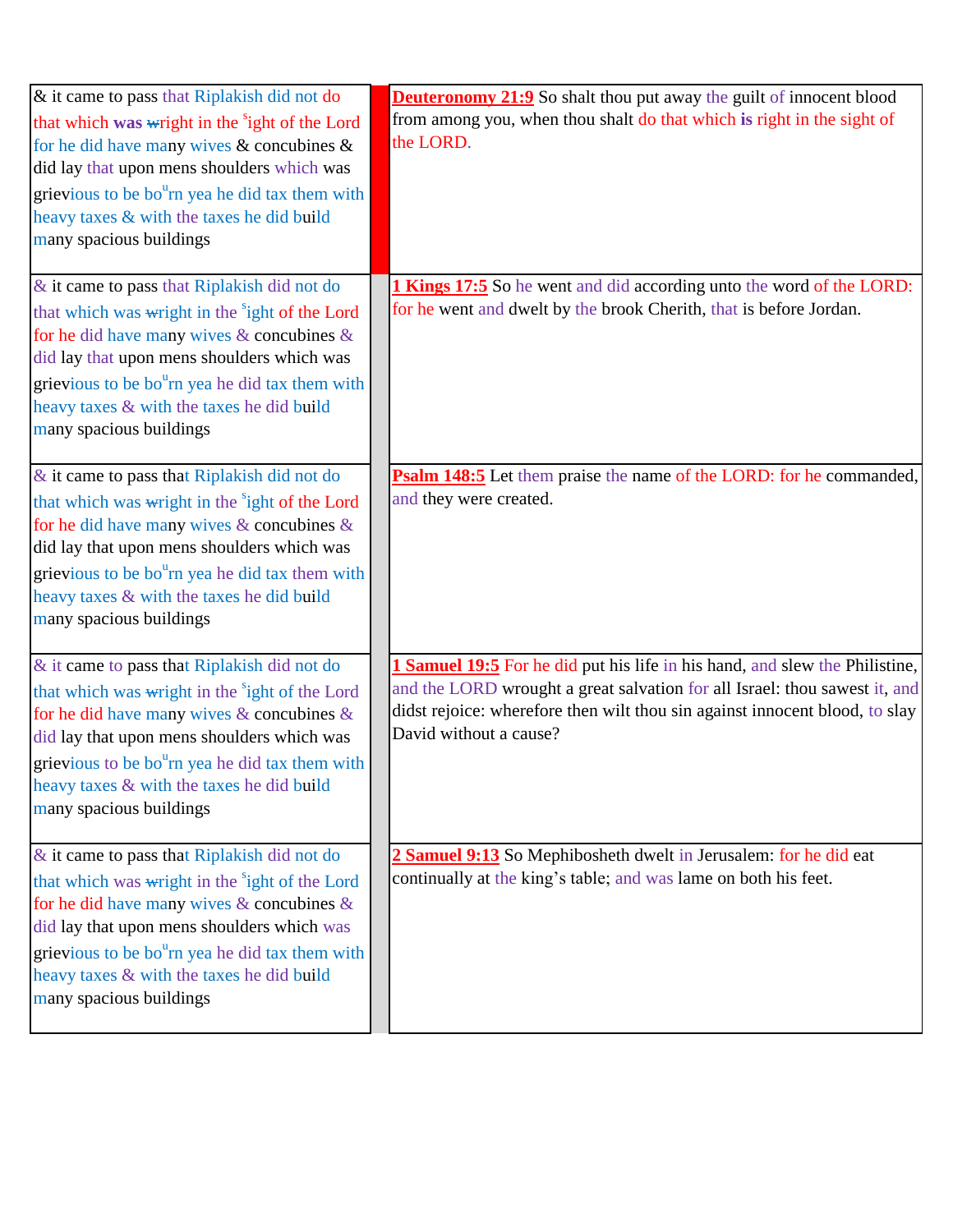| & it came to pass that Riplakish did not do<br>that which was wright in the <sup>s</sup> ight of the Lord<br>for he did have many wives $\&$ concubines $\&$<br>did lay that upon mens shoulders which was<br>grievious to be bo <sup>u</sup> rn yea he did tax them with<br>heavy taxes & with the taxes he did build<br>many spacious buildings    | <b>1 Chronicles 7:4</b> And with them, by their generations, after the house of<br>their fathers, were bands of soldiers for war, six and thirty thousand men:<br>for they had many wives and sons.                    |
|------------------------------------------------------------------------------------------------------------------------------------------------------------------------------------------------------------------------------------------------------------------------------------------------------------------------------------------------------|------------------------------------------------------------------------------------------------------------------------------------------------------------------------------------------------------------------------|
| & it came to pass that Riplakish did not do<br>that which was wright in the <sup>s</sup> ight of the Lord<br>for he did have many wives $\&$ concubines $\&$<br>did lay that upon mens shoulders which was<br>grievious to be bo <sup>u</sup> rn yea he did tax them with<br>heavy taxes & with the taxes he did build<br>many spacious buildings    | <b>Judges 8:30</b> And Gideon had threescore and ten sons of his body<br>begotten: for he had many wives.                                                                                                              |
| & it came to pass that Riplakish did not do<br>that which was wright in the <sup>s</sup> ight of the Lord<br>for he did have many wives $\&$ concubines $\&$<br>did lay that upon mens shoulders which was<br>grievious to be bo <sup>u</sup> rn yea he did tax them with<br>heavy taxes & with the taxes he did build<br>many spacious buildings    | Matthew 23:4 For they bind heavy burdens and grievous to be borne,<br>and lay them on men's shoulders; but they themselves will not move<br>them with one of their fingers.                                            |
| & it came to pass that Riplakish did not do<br>that which was wright in the <sup>s</sup> ight of the Lord<br>for he did have many wives $\&$ concubines $\&$<br>did lay that upon mens shoulders which was<br>grievious to be bo <sup>u</sup> rn yea he did tax them<br>with heavy taxes $\&$ with the taxes he did build<br>many spacious buildings | 2 Maccabees 9:24 To the end that, if any thing fell out contrary to<br>expectation, or if any tidings were brought that were grievous, they of<br>the land, knowing to whom the state was left, might not be troubled: |
| $\&$ it came to pass that Riplakish did not do<br>that which was wright in the <sup>s</sup> ight of the Lord<br>for he did have many wives $\&$ concubines $\&$<br>did lay that upon mens shoulders which was<br>grievious to be bo <sup>u</sup> rn yea he did tax them with<br>heavy taxes & with the taxes he did build<br>many spacious buildings | <b>Luke 11:46</b> And he said, Woe unto you also, ye lawyers! for ye lade men<br>with burdens grievous to be borne, and ye yourselves touch not the<br>burdens with one of your fingers.                               |